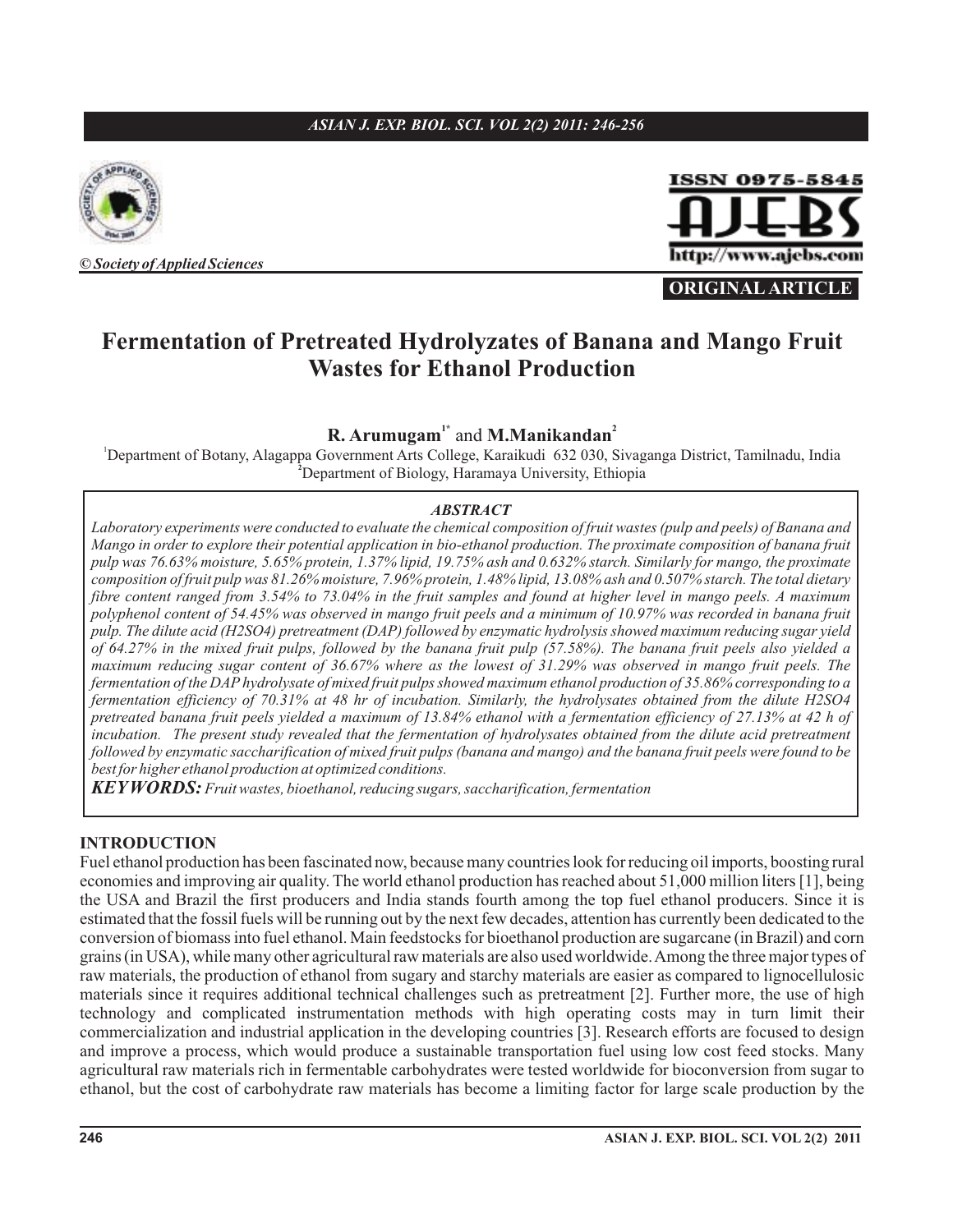industries employing fermentation processes. Since the price of feedstock contributes more than 55% to the production cost, inexpensive feedstocks such as lignocellulosic biomass and agri-food wastes, are being considered to make bioethanol competitive in the open market [4]. The production of ethanol from comparatively cheaper source of raw materials using efficient fermentative microorganism is the only possible way to meet the great demand for ethanol in the present situation of energy crisis [5]. The ripen fruit biomass as raw materials for fermentation, enzymatic hydrolysis using microbial enzymes could be a possible solution to reduce the energy and input costs in ethanol production [6]. Among the fruit crops, banana occupies the fourth world rank and mango is at the fifth rank of the most significant foodstuffs after rice, corn and milk. These pulpy fruits are more prone to spoilage due to their nature and this spoilage occurs at the time of harvesting, storage, marketing and processing resulting in wastes. According to India Agricultural Research Data Book 2004, the estimated fruit and vegetable production in India was 150 million tones and the total waste generated was 50 million tones. The extent of total losses in these commodities is approximately estimated as 20 30% of the total production, amounting to a loss of Rs. 30,000 crore per annum. According to FAO [7], the total waste generated from fruits was estimated as 3.36 million tones (MT) out of the total production of 16.8 MT and particularly for banana it was 6.4 MT. The failure or inability to salvage and reuse such materials economically results in the unnecessary waste and depletion of natural resources [8].The solid wastes generated by fruit processing industries can serve as potential raw materials for the production of secondary metabolites of industrial significance by microorganisms. Peels are the major by-products obtained during the processing of various fruits and these were shown to be a good source of various bioactive compounds which posses various beneficial effects. But, significant quantities of fruit peels (20- 30% for banana and 30 -50% for mango) are discarded as waste by the processing industries which cause a real environmental problems [9]. Theses fruitprocessing wastes can be used as potential feedstock for bioethanol production and this could also be an attractive alternate for disposal of the polluting residues [10]. Some few research articles deal with different practical applications of these fruit wastes (banana and mango), e.g., production of microbial enzymes for industrial uses [8], production of alcohol [6], production of wine, vinegar, production of biogas [11] and food for livestock [12]. The amount of reviews covering ethanol production from other types of feedstocks like sucrose-based or starchy materials is more reduced. However, little effort has been made on ethanol production from pretreated enzyme saccharified fruit wastes by simple fermentation techniques. Hence, the present study was framed to determine the effect of acid pretreatment, enzymatic saccharification by microbial enzymes and further ethanol fermentation of the obtained hydrolyzates from banana and mango fruit biomass by Saccharomyces cerevisiae yeast. The proximate composition of fruit pulp and peels of Banana and Mango have also been studied in order to explore their potential application in bio-ethanol production.

# **MATERIALS AND METHODS**

# **Preparation of plant materials**

Fully ripened un-marketed fruit samples of banana (B) and mango (M) were collected from the local wholesale fruit market. The banana variety taken for the present study was *Robusta* which is a high yielding cultivar with poor keeping quality. The mango variety used for the present study was *Alphonsa* (King of Mango), commonly cultivated in a large area for commercial production of juices, jams and wines. The fresh plant materials were brought to the laboratory, washed and separated in to pulp and peels. The fruit pulps were homogenized by using simple wet milling technique with out adding water and the pulverized puree was taken for further experimental studies. A mixed fruit pulp sample was also prepared by mixing both the fruits in equal ratio (B1:M1 w/w). The fresh ripened banana and mango fruits peels were chopped into small pieces (2 3 cm) and dried in a hot air oven at 65ºC for 24 h. The dried materials were ground in a Wiley mill to pass through a 1 mm screen and the powdered materials were stored at room temperature for further analysis.Acomposite sample of both the fruits peels was also prepared in the same manner.

### **Chemical analysis**

The ash content was estimated according to the methods described by USDOE [13] by heating the residue of moisture determination at 550ºC for 24 h and the moisture content was determined by drying the sample to a constant weight at 105ºC. The crude protein content was determined by the standard Kjeldahl method [14] and converted using a nitrogen factor of 6.25. The acetone extracts of the fruit samples were analysed for polyphenol content using the method of Swain and Hillis [15] and the starch content was determined by using the iodometric method of Hassid and Neufield [16]. The total lipid content was determined by Soxhlet extraction method. The dietary fiber content was estimated by an enzymatic gravimetric method in which, the homogenized fruit samples (0.5 g in 20 ml Na<sub>2</sub>PO<sub>4</sub> buffer)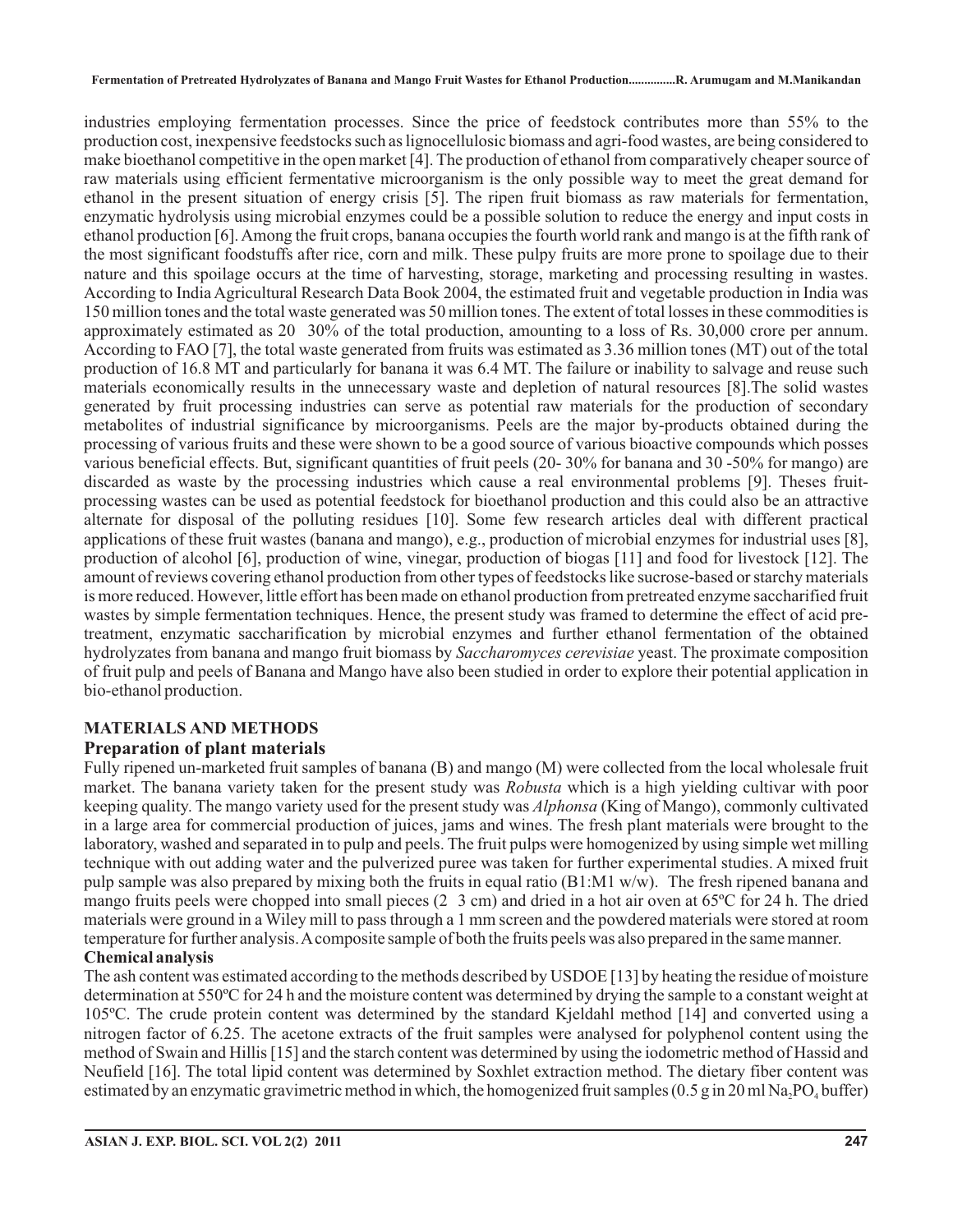were subjected to enzymatic digestion by amylase, protease and amyloglucosidase. The insoluble dietary fiber (IDF) fractions were separated by filtration and the filtrate was subjected to alcohol precipitation to obtain soluble dietary fiber (SDF). The fractions were dried, weighed and expressed as % DM  $(w/w)$  [17].

### **Microbial enzyme production and extraction**

The thermoresistant culture strains of Bacillus subtilis (NCIM 2655) and Aspergilus niger (NCIM 616) were procured from the National Chemical Laboratory, Pune, India and used as the microbial enzyme sources for α-amylase and glucoamylase, respectively. The production medium used for α-amylase contained (% w/v) starch 0.5, peptone 2,  $MgSO<sub>4</sub>$ .7H<sub>2</sub>O 0.1 and  $K<sub>2</sub>HPO<sub>4</sub>$  0.3 in 250ml Erlenmeyer flasks. The medium was inoculated with 1 ml of inoculum collected from 48 h grown culture of *Bacillus subtilis* on TSA slants at 35±2°C [18]. The medium for glucoamylase production comprised (% w/v): starch 1, peptone  $0.1$ , malt extract  $0.1$ , yeast extract  $0.2$ , (NH<sub>4</sub>)<sub>2</sub>SO<sub>4</sub>  $0.4$ , MgSO<sub>4</sub>.7H<sub>2</sub>O 0.1,  $FeSO_4$ .7H<sub>2</sub>O 0.001, K<sub>2</sub>HPO<sub>4</sub>0.2 and KHPO<sub>4</sub>0.06. The medium was inoculated with 1 ml of inoculum collected from 72 h grown culture of *Aspergilus niger* on PDA slants at 30±2°C [19]. Inoculated production media were incubated under static conditions at 35±2°C for *Bacillus* sp for 3 d and at 30±2°C for *Aspergilus* sp for 5 d and enzymes production were checked at 24 h interval using starch as substrate. Enzymes were extracted using 50 ml sodium acetate buffer (0.1M) on a rotary shaker at 250 rpm for 30 min. The content was filtered through muslin cloth and the filtrate was used as the enzyme source.

### **Pretreatment methods**

### **Liquid hot water treatment (LHW)**

The fresh pulp puree and milled peels (B, M, B1:M1) were slurried with distilled water using a solid to liquid ratio of 10% (w/w) and autoclaved at 121ºC, 15 lbs for 15 min. The thermal pretreated samples were cooled to room temperature and used for further analysis.

### **Dilute acid pretreatment (DAP)**

The dilute acid pretreatment (DAP) was performed in a similar manner as described in Section 2.4.1 using dilute  $H_2SO_4(0.05N)$ . The acid pretreated samples were cooled and the pH of the hydrolysate was adjusted to 6 with 10 N NaOH. The reducing sugar content in the hydrolysates was determined by DNS method [20].

### **Enzymatic saccharification**

The hydrolysates obtained from the pretreated (banana, mango and mixed fruits) pulps and peels were subjected to a two step enzymatic saccharification. The crude enzyme filtrate of α-amylase obtained from Bacillus subtilis (2%  $v/v$ ) was added to the acid pretreated hydrolysates and the mixture was heated to 93 $^{\circ}$ C for 1h. The mixture was then cooled to 60°C and the glucoamylase enzyme filtrate obtained from *Aspergillus niger* (2% v/v) was added. The concentration of the microbial enzymes  $(2\% v/v)$  was taken on the basis of the maximum productivity of enzymes (U  $ml<sup>-1</sup>$ ) in the crude filtrate tested within the incubation period (3 5 d). The temperature of the reaction mixture for saccharifiaction by glucoamylase was maintained at 60°C for 1h in order to facilitate the enzymatic catalysis. The hydrolysis was performed in flasks in thermostated water both with shaking (150 rpm). Finally, insoluble residues were removed by filtration, and the clear hydrolysates were used for further fermentation studies. The reducing sugar content in the enzymatic hydrolysates was determined using DNS method [20] to find out the net yield of fermentable sugars.

### **Fermentation and ethanol production**

The fermentation studies were carried out using baker's yeast (Saccharomyces cerevisiae) in the hydrolysates obtained from pretreated, enzymatic hydrolyzed fruit pulps and peels. The hydrolysates were autoclaved at 121ºC for 15 min and the flasks were then cooled to room temperature. The pH of the fermentation medium was adjusted to 6 and the yeast was added at a rate of 1g yeast/ 1000ml of mixture. In order to study the effect of enzymatic hydrolysis on ethanol yield in fruit pulps, a separate set of fermentation experiment was carried out in a similar manner using the hydrolysates obtained from both the pretreatments (LHW & DAP) (with out enzymatic saccharification). Fermentation was allowed for 3 days (72 h) at 35ºC and samples from the medium were withdrawn periodically at 6h interval from the replicated fermentar flasks to determine yeast cell growth, ethanol productivity and residual sugar content. The ethanol concentration was determined based on the density of alcohol distillate at 20ºC and expressed in weight  $\%$  (w/w) [21]. The fermentation efficiency is calculated using the following formula [22]

 $FE (%) =$  Ethanol yield obtained

Theoretical maximum ethanol yield from sugar

\_\_\_\_\_\_\_\_\_\_\_\_\_\_\_\_\_\_\_\_\_\_\_\_\_\_\_\_\_\_\_\_\_ X 100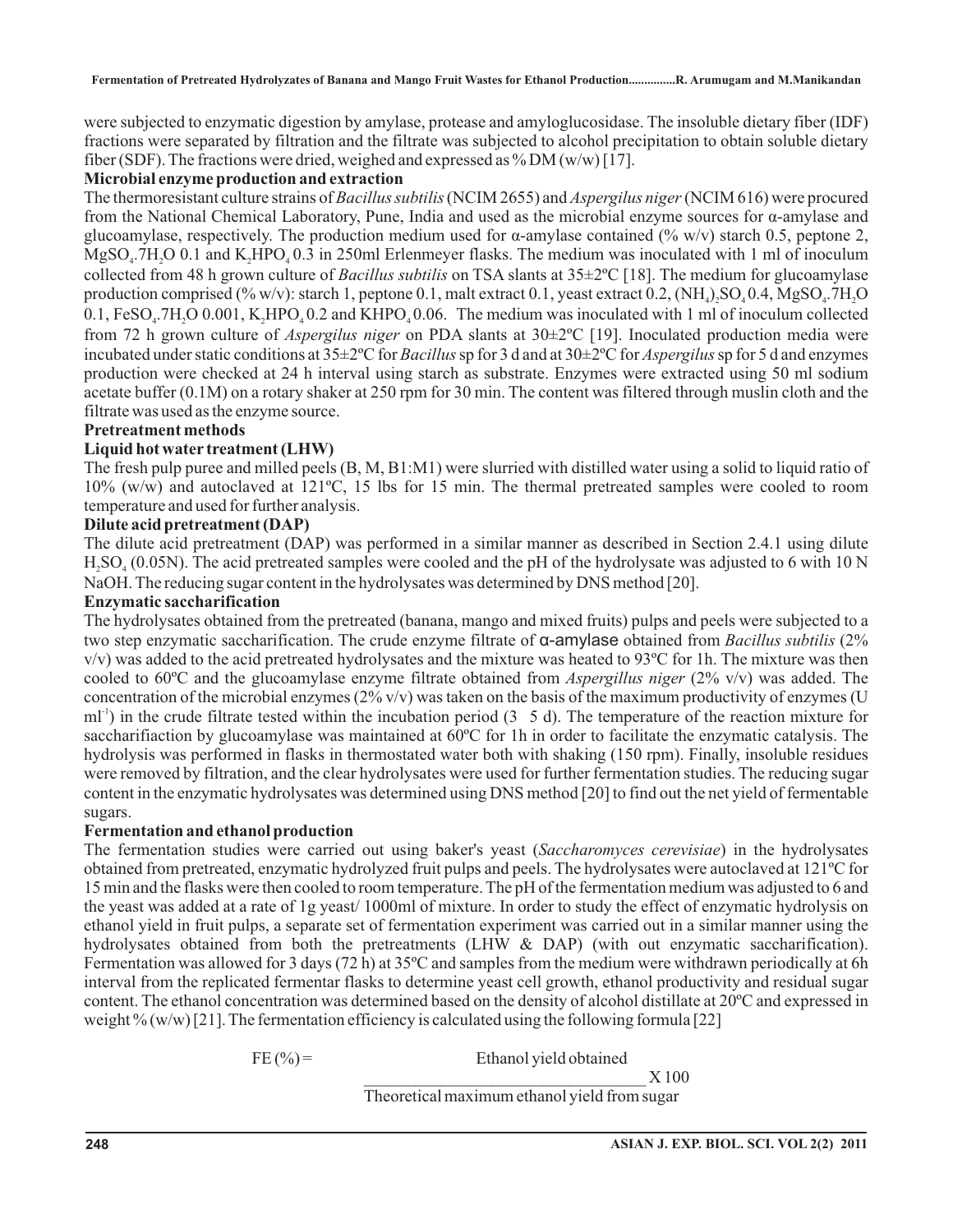The yeast cell growth was determined gravimetrically. The cells were separated by centrifuging the samples at 14000 rpm for 5 min, repeatedly washed with distilled water. The separated cell mass was weighed after dried at 80ºC 120ºC [5].

#### **Statistical analysis**

The experimental design was completely randomized, with three replicates. All data were expressed as mean values  $\pm$ SE. The comparison between the mean values were tested using Duncan's new multiple range test and the ANOVA was also performed to find out the LSD ( $p \le 0.05$ ) using Number Crunch Statistical Software (NCSS, 2000).

#### **RESULTSAND DISCUSSION**

#### **Proximate composition**

The proximate composition of the ripened fruit pulp and peels of mango and banana is shown in Table 1. The highest moisture content of 82.3% was observed in mango fruit pulp and the lowest was in mango peels (60.8%) and in banana, the moisture content was 74.8% in pulp and 66.8% in peels. It clearly appears that the mango has higher dry matter than banana. The dry matter (DM) ranged from 10.97% to 26.89% in fruit samples and it was found to be high in banana fruit pulps. The overall DM showed comparatively high values in pulps than peels. This might be due to an increase in water content of the pulp, derived from carbohydrates utilized during breathing and osmotic transfer from the peel to pulp due to rapid increase in the sugar content in the pulp [23]. The starch content ranged from 0.507% to 0.632% in the fruit pulps and from 1.074 to 1.706 % in fruit peels of mango and banana, respectively. Several authors have reported that the degradation of starch to free sugars during the ripening process due to combined action of several enzymes [23, 24]. A considerable decline in starch content from 20-23 to less than 1% and increase in soluble sugar from less than 1% to 20 % was observed by Forster et al. [25] in fruit pulps during ripening and the degradation of starch reserve in fruit pulps appears to be relatively rapid where as in peels the conversion is rather gradual. Lima et al. [26] have reported that even though starch is the main carbohydrate present in the mature green mango fruit, but as the fruit becomes over-ripe, only traces of starch can be detected. The banana fruit pulp has showed highest ash content of 19.75% and the mango pulp has the lowest of 13.08%. The observed results in the present study on ash content are in agreement with the literature findings of Hammond et al. [6] in the dessert banana peels.

The crude protein content ranged from 5.65 to 7.65% in banana and 4.27% to 7.96% in mango fruit biomass (Table 1). Essien et al. [8] have reported 7.8% protein content in banana peels has good agreement with our results.According to Essein et al. [8], the high protein content and carbohydrate content of these fruits could serve as the main source for fermentative ethanogenic microbial growth. The highest lipid content of 6.5% was observed in banana fruit pulps and the lowest was recorded in banana peels (1.37%) (Table 1).

|                |                    | <u>rabie I. Froximate Composition (70) of Hipened banana and mango ituns</u> |                      |                   |                     |             |            |
|----------------|--------------------|------------------------------------------------------------------------------|----------------------|-------------------|---------------------|-------------|------------|
| Sample         | <b>Fruit Parts</b> | Moisture                                                                     | DΜ                   | Lipid             | Crude Protein       | Starch      | Ash        |
| Banana         | Pulp               | 76.63abc                                                                     | 26.89abc             | 1.37c             | 5.65abc             | 0.632cdb    | 3.46abc    |
|                | Peel               | 69.42abd                                                                     | 15.20abd             | $6.50$ dba        | 7.65ad              | 1.706abd    | 7.89abd    |
| Mango          | Pulp               | 81.26 acd                                                                    | 19.38acd             | 1.48c             | 7.96ad              | $0.507$ cdb | $6.27$ acd |
|                | Peel               | 59.98 <sub>bcd</sub>                                                         | 10.97 <sub>bcd</sub> | 3.20 <sub>b</sub> | 4.27 <sub>bcd</sub> | 1.074bac    | 1.87bcd    |
| LSD $(p<0.05)$ |                    | $0.0116*$                                                                    | $0.0015*$            | $0.0027*$         | $0.0179*$           | $0.0234*$   | $0.0156*$  |

**Table 1: Proximate Composition (%) of ripened banana and mango fruits**

Values are expressed on dry weight basis. All data are the mean of three replicates. Mean value followed by different letters in the same column differs significantly

The crude lipid of the fruit peels was found to be lower than those of some other fruit peels (2.2% for citrus) [27]. The results observed in the present study on the proximate composition are in agreement with the literature findings of Ajila et al. [28] on different mango varieties and Emaga et al. [23] and Hammond et al. [6] on banana varieties. The fruit samples were extracted with  $80\%$  (v/v) acetone and the phenolic content in the extracts were determined. The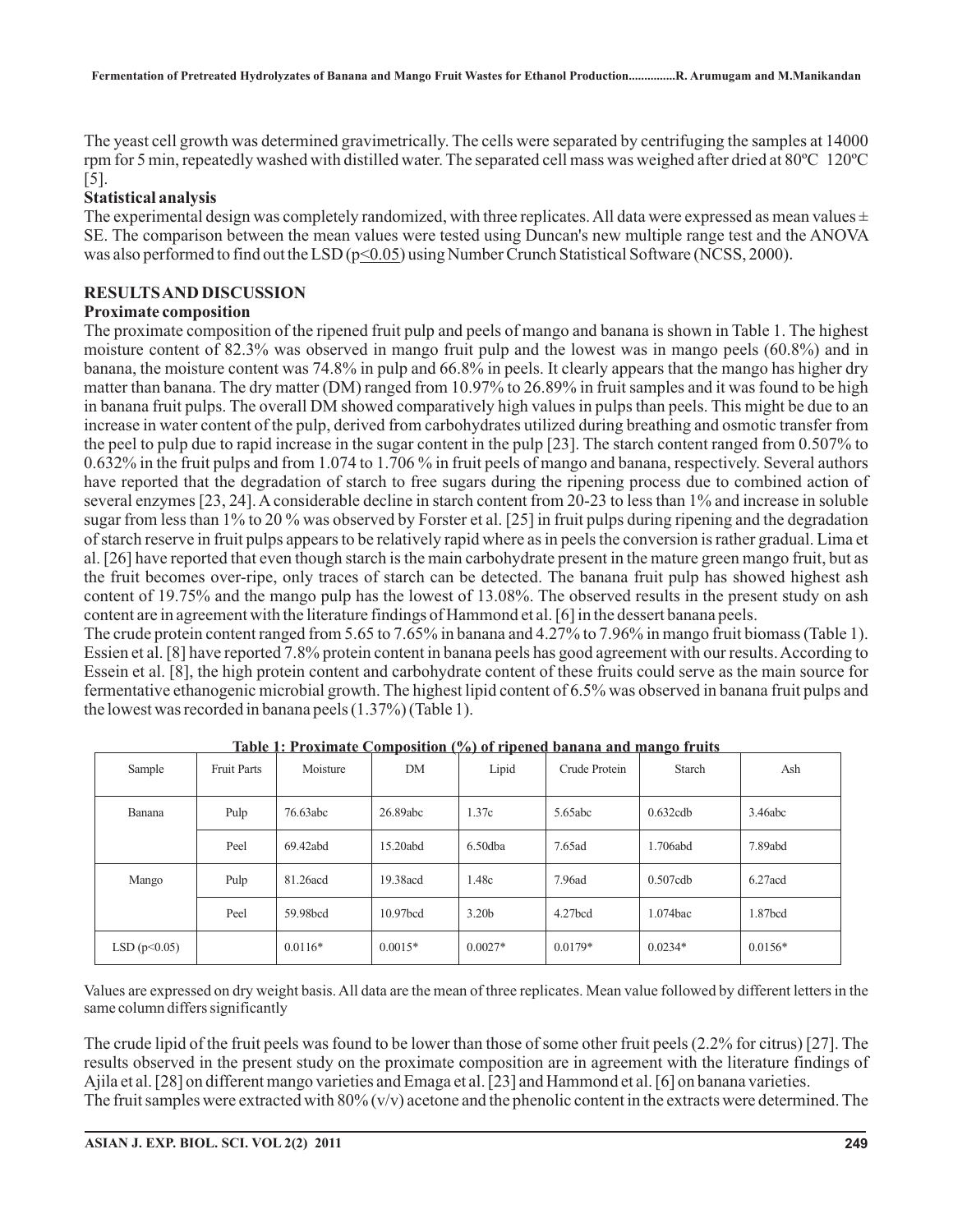maximum polyphenol content was observed in the peels of mango (54.45%) and the minimum was observed in the pulp of banana (10.97%) (Table 2). The results are comparable with previous reports by Larrauri et al. [29] andAjila et al. [28] in which they have reported polyphenol content of 70 mg/g and 100 mg/g in ripe peel of different mango varieties.According to Ueda et al. [30], the total polyphenol content was higher in the peel than the pulp at any stage of mango fruit development. The total polyphenol content in grape pomace extracts was reported to range from 68.8 to 98.3 mg [31] which is comparably high than the polyphenol content in mango peel observed in the present study, whereas in apple pomace it was reported as 33.42 mg [32] much lower than mango peels. John et al. [33] have reported polyphenol content ranged from 0.049 to 0.127 mg/ml in the sap of different mango varieties, which might have potential action over microbial growth during fermentation. Banana, tomato and mango peels are reported to be a good source of carotenoids and polyphenols [29].

| Sample      | <b>Fruit Parts</b> | Polyphenol | <b>TDF</b> | IDF         | <b>SDF</b> | IDF/TDF ratio<br>$(\%)$ | SDF/TDF ratio<br>$(\%)$ |
|-------------|--------------------|------------|------------|-------------|------------|-------------------------|-------------------------|
| Banana      | Pulp               | 10.97ba    | 3.54bca    | 1.63ca      | 1.91       | 46.04                   | 53.95                   |
|             | Peel               | 16.60ba    | 52.11dba   | $40.52$ dba | 11.59      | 77.75                   | 22.24                   |
| Mango       | Pulp               | 42.02dca   | 23.07 dca  | 10.61ca     | 12.46      | 45.99                   | 54.00                   |
|             | Peel               | 54.45dcb   | 73.04dbc   | 53.59dbc    | 19.45      | 73.37                   | 26.62                   |
| LSD(p<0.05) |                    | $0.0213*$  | $0.0134*$  | $0.0192*$   | $0.0159*$  |                         |                         |

**Table 2: Polyphenol and dietary fiber content (%) of ripened banana and mango fruits**

Values are expressed on dry weight basis. All data are the mean of three replicates. Mean value followed by different letters in the same column differs significantly

### **Dietary fiber content**

The total dietary fiber (TDF), insoluble dietary fiber (IDF) and soluble dietary fiber (SDF) contents of both fruit samples are given in Table 2. Higher values of TDF were observed in mango peels (73.04%) and in banana peel (52.11%). It appears that in all fruit biomass samples, IDF was the dominant fiber fraction, where it accounted 73.37% of TDF in mango peels and 77.75% in banana. The observed results in the present study on dietary fiber content are in agreement with the previous findings of Gorinstein et al. [34] and Emaga et al. [23] in different banana varieties, plantains and other fruits. The characteristics feature of mango peel is that it has high content of soluble dietary fiber, which is reported to have more health beneficial effects. According to Zhang et al. [9], the peel of bananas and plantains could be a rich, low cost source of dietary fiber, mainly hemicelluloses and pectin polysaccharides. Similar to our results, a high IDF of 43.4% and 50% were reported in mango peels by other workers [28,29]. SDF is found to be high in fruit pulps (>54%) compared to the peels. SDF content in apple waste was reported to be 23% of the TDF, while it was 36% in orange byproducts [35].

### **Effect of pretreatments on sugar yield**

The reducing sugar yields from the banana and mango fruit pulps and peels by different pretreatment methods are shown in Figure 1. The results showed that the sugar yield was not affected significantly by pretreatment methods in fruit pulps where as in peels the dilute acid pretreatment significantly increased the sugar release by nearly 20% over the LHW. Sirkar et al. [36] have reported that acid pretreatment method was found to be optimal for better yield of fermentable sugars from fruit peels. Acid, alkaline pretreatment of biomass has been extensively studied and in an experiment using agricultural wastes, Patle and Lal [37] has observed reducing sugar yield of 49  $84 \text{ g L}^{\text{-1}}$  and ethanol production of 23 32 g L<sup>-1</sup> in the acid pretreated fruits and vegetable residues and the enzymatic hydrolyzate yielded 36 123 g L<sup>-1</sup> of reducing sugars and 11 54 g L<sup>-1</sup> of ethanol. An initial pretreatment stage, in case of fibrous peel residues, is needed to breakdown its structure to make it more susceptible to an enzymatic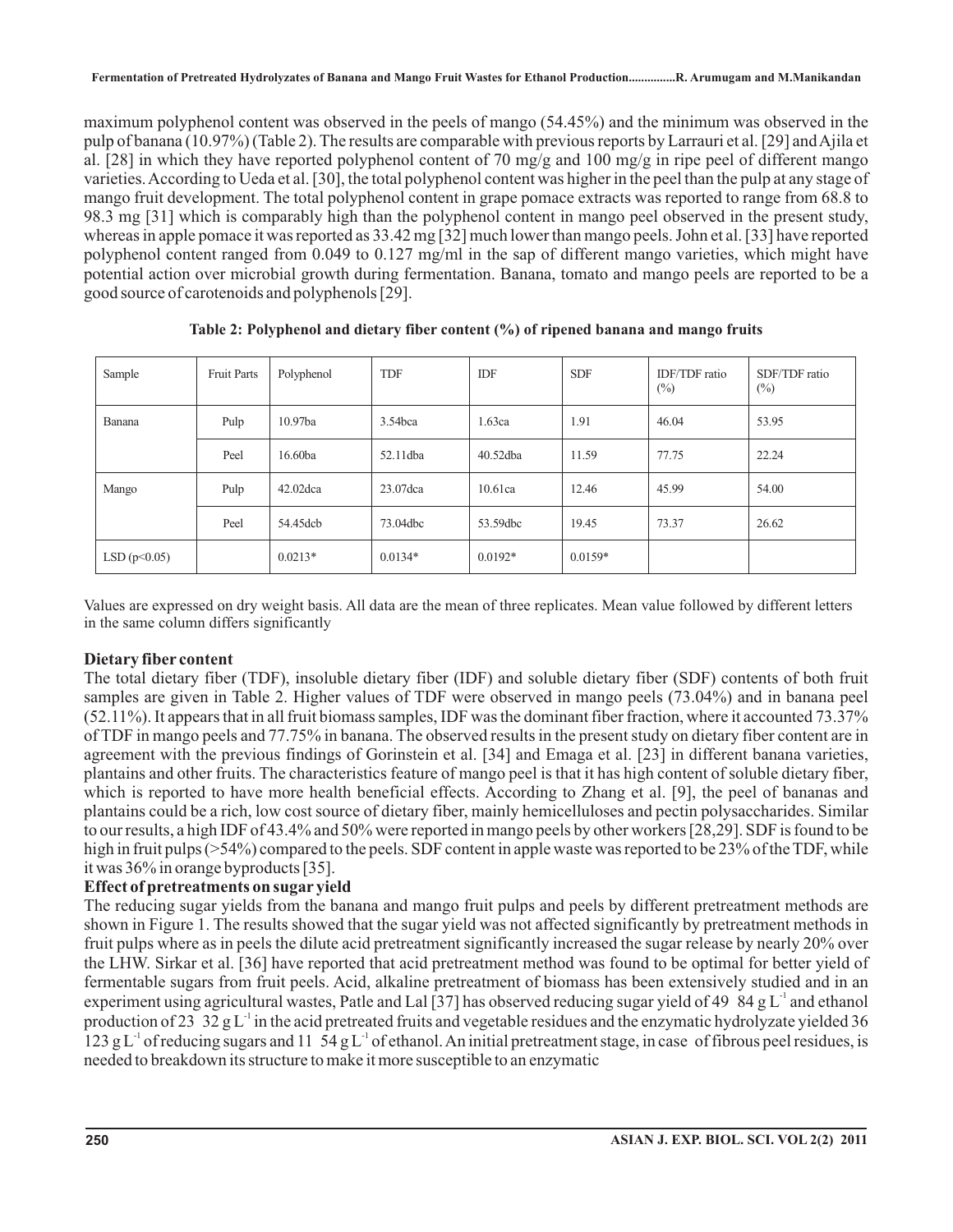

**Fig 1. Effect of liquid hot water (LHW) and dilute acid (DAP) pretreatments on reducing sugar yield from fruit samples**

attack, where as for pulp residues, it is required to avoid the need for reducing the size of the biomass and also to limit the degradation of compound that inhibits growth of the fermentative microorganisms. Aden et al. [38] pointed out that the main advantage of dilute acid pretreatment related to other pretreatment methods is the higher recovery of sugars derived from hemicellulose. The dilute acid pretreatment has the advantage of not only solubilizing hemicelluloses but also converting solubilized hemicelluloses to fermentable sugars in wheat straw and it thus, eliminates or reduces the need for use of hemicellulase enzymes mixtures [39]. In a similar fermentation experiment, Nigam [40] has reported more than 60% sugar yield in the hydrolysates obtained from water hyacinth by dilute acid treatment. The National Renewable Energy Laboratory (NREL) of the US Department of Energy, which currently is developing ethanol production technologies from biomass, has preferred the dilute acid pretreatment for the design of its process alternatives [38]. Campo et al. [4] have found that the soft hydrothermal pretreatment (110C for 5 min) as optimal for a valuable amount of single sugars for tomato residues.According to Ogier et al. [41] and Laser et al. [42], the LHW or thermohydrolysis may be a promising pretreatment that presents elevated recovery rates of pentoses which does not generate inhibitors.

#### **Liquefaction and saccharification**

The two stage enzymatic hydrolysis treatment was carried out in the pretreated fruit samples with the aim of first liquefying the starch at higher temperature (90ºC) by amylase and then the second stage was performed at a low temperature (60ºC) by glucoamylase to convert the starch completely to monomeric sugars. The liquefaction of starch by α-amylase from *Bacillus subtilis* under high temperatures (90 110°C) and saccharification of the liquefied starch by glucoamylase from *Aspergilus niger* or *Rhizopus* sp. at low temperatures (60 70°C) have been extensively studied by many authors [43,44].

The reducing sugar content obtained from enzymatic hydrolysis of the pretreated fruit samples are shown in the Table 3. The results on sugar recovery after dilute acid pretreatment followed by enzymatic hydrolysis in fruit pulps showed a maximum sugar release of 64.27% in mixed fruit pulps and 57.58% in banana fruit pulp. Similarly in fruit peels, the maximum reducing sugar was observed in banana (36.67%) and the minimum was observed in mango (21.68%). It was observed from the present study that a valuable amount of reducing sugars are liberated only after the enzymatic hydrolysis, and this also revealed that both the banana and mango residues require more severe pretreatment conditions to release maximum fermentable sugars. Singh et al. [45] has found that the fermentation of enzymatic hydrolysates showed better fermentation efficiencies in comparison to acid hydrolysates of agricultural residues.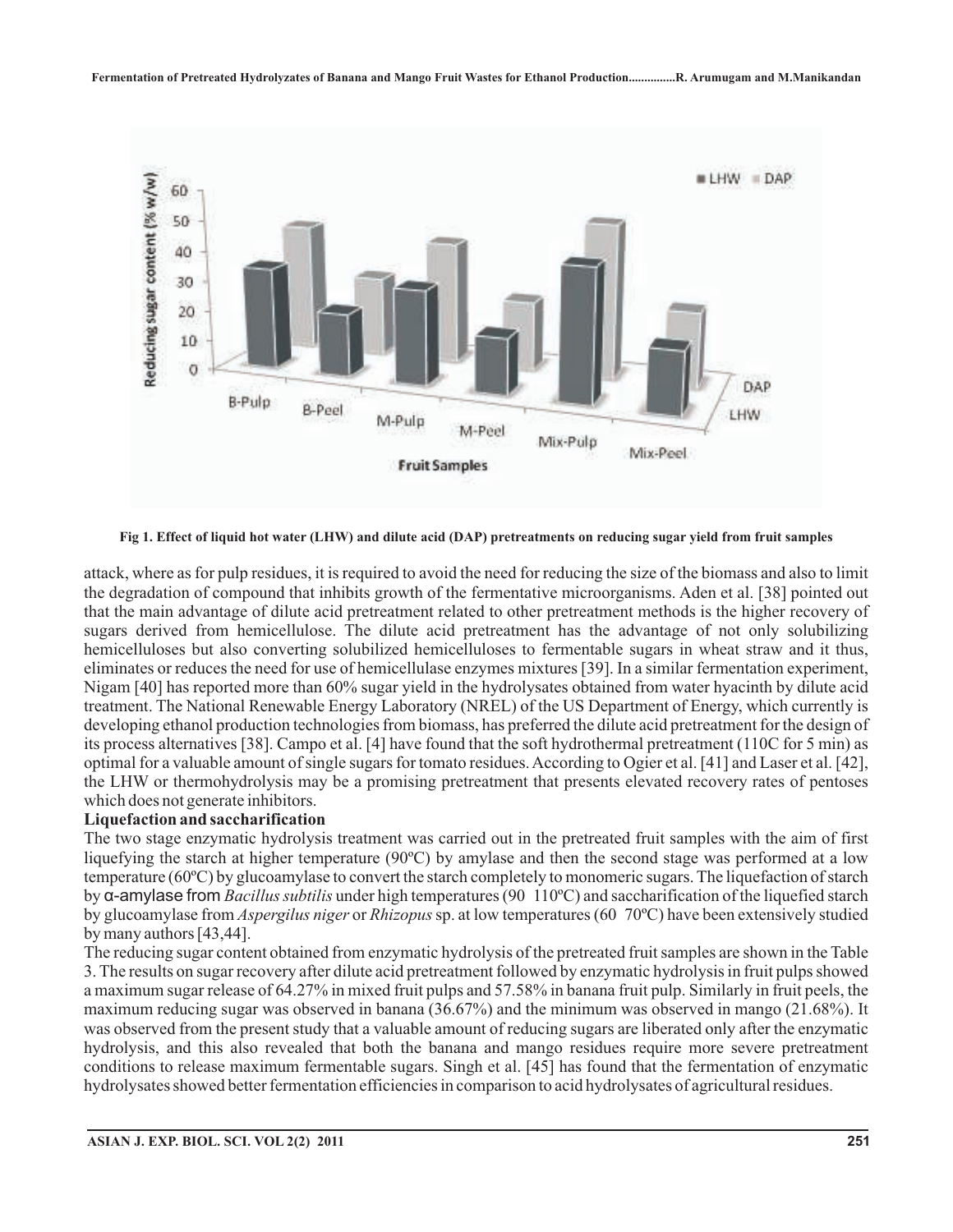| Sample         | <b>Fruit Parts</b> | Reducing sugar content<br>$(\% w/w)$ |              | Maximum ethanol content<br>$(\% w/w)$ |              | Fermentation<br>efficiency<br>$(\%)^{\flat}$ | Ethanol<br>Productivity<br>$(\% w/w h^{-1})^b$ |
|----------------|--------------------|--------------------------------------|--------------|---------------------------------------|--------------|----------------------------------------------|------------------------------------------------|
|                |                    | $LHW + ESa$                          | $DAP + ES^b$ | $LHW + ESa$                           | $DAP + ES^b$ |                                              |                                                |
| Banana         | Pulp               | 53.93cea                             | 57.58 ceab   | 21.36bac                              | 28.45cae     | 55.78                                        | 0.593                                          |
|                | Peel               | 22.56dfb                             | 36.67a       | 8.66edf                               | 13.84dfb     | 27.13                                        | 0.330                                          |
| Mango          | Pulp               | 51.39cea                             | 55.18ceab    | 19.62bac                              | $26.50$ caeb | 52.00                                        | 0.552                                          |
|                | Peel               | 20.48dfb                             | 31.29b       | 7.82edf                               | 9.68dfb      | 18.96                                        | 0.230                                          |
| Mixed fruit    | Pulp               | 56.38cea                             | 64.27 ceadf  | 28.72adb                              | 35.86caed    | 70.33                                        | 0.747                                          |
|                | Peel               | 25.57dfb                             | 33.90b       | 8.32edf                               | 11.94dfb     | 23.40                                        | 0.284                                          |
| LSD $(p<0.05)$ |                    | $0.0208*$                            | $0.0376*$    | $0.0224*$                             | $0.0137*$    |                                              |                                                |

**Table 3: Effect of pretreatment and enzymatic hydrolysis on reducing sugar yield (% w/w) and ethanol\ production (% w/w) in the fruit samples**

Alt data are the mean of three replicates. Mean value followed by different letters in the same column differs significantly. <sup>a</sup>Results obtained by Liquid hot water pretreatment followed by enzymatic saccharification.

<sup>b</sup>Results obtained by Dilute acid pretreatment followed by enzymatic saccharification.

The two microbial enzymes used in the present study exhibited a high efficiency in the conversion of starch from fruit peels, which was comparable with the results obtained by many other researchers [21, 46]. The saccharification of different agro-wastes has been also reported by other workers employing enzymes from different microorganisms [47]. Karakastsanis and Liakopoulu-Kyriakides [48] have observed 96% of starch conversion in corn by using amylase and glucoamylase, simultaneously. Dettori-Campus et al. [49] have reported 80% of starch conversion in barley, corn and rice using amylases from Bacillus species. Sharma et al. [50] have reported a maximum yield of 63 g L-1 reducing sugar after enzymatic saccharification and 0.426 gg-1 ethanol after fermentation in a mixture of banana peels and kinnow waste. Hammond et al. [6] have reported an increased sugar recovery and ethanol production from bananas and banana wastes using commercial α-amylase and glucoamylase.

### **Ethanol Production**

The fermentation efficiencies and ethanol production in the hydrolysates of fruit samples are presented in Table 3. Ethanol yield in fruit pulps varied significantly between the fruit samples and the highest yield was 35.86% in the mixed fruit pulps sample, followed by 28.45% in banana pulp and the lowest yield was 26.5% in mango pulp. The fermentation of enzymatic hydrolysate of acid pretreated mixed fruit pulps (banana and mango) by yeast showed an incubation period of 48 h as optimum for maximum ethanol of 35.86% corresponding to a fermentation efficiency of 70.33%. In peels samples, the maximum yield was 13.84% in banana and 9.68% in mango at 42 h of incubation. The results on ethanol yield are in concert with the observations of Sirkar et al. [36] in banana. The fermentation studies on the hydrolysates of fruit pulps obtained from both the pretreatments (LHW & DAP) with out enzymatic hydrolysis have showed poor ethanol yield and the ethanol yield was 25% lower than the normal fermentation process of hydrolysates obtained after saccharification (Fig 2). The results are in good agreement with the previous report of Hammond et al. [6], where he has reported a ethanol yield reduction of 13.4% from the ripen banana pulp without enzymatic hydrolysis. Joshi et al. [51] in a fermentation study with flocculating yeast (S. *uvarum*) observed that waste banana peels are capable of providing enough sugar for the fermentation and hence can be economically utilized for ethanol production. Onwuka and Awam [12] have reported 19 24% of fermentable sugar and alcohol content of 8 81.5 brix (9.96 11.25%) in cooking banana and plantain.

The fermentation studies showed a maximum ethanol productivity of  $0.747\%$  h<sup>-1</sup> in mixed fruit pulps and minimum of  $0.230\%$  h<sup>-1</sup> in mango fruit peels (Table 3). A steep increase in the ethanol productivity over the increase of yeast cell growth was also observed and the highest ethanol yield was observed when the yeast biomass was recorded as 10.23 g  $L^1$ , 4.06 g  $L^1$  during the fermentation of mixed fruit pulps and peels respectively (Fig 3). Similarly for banana and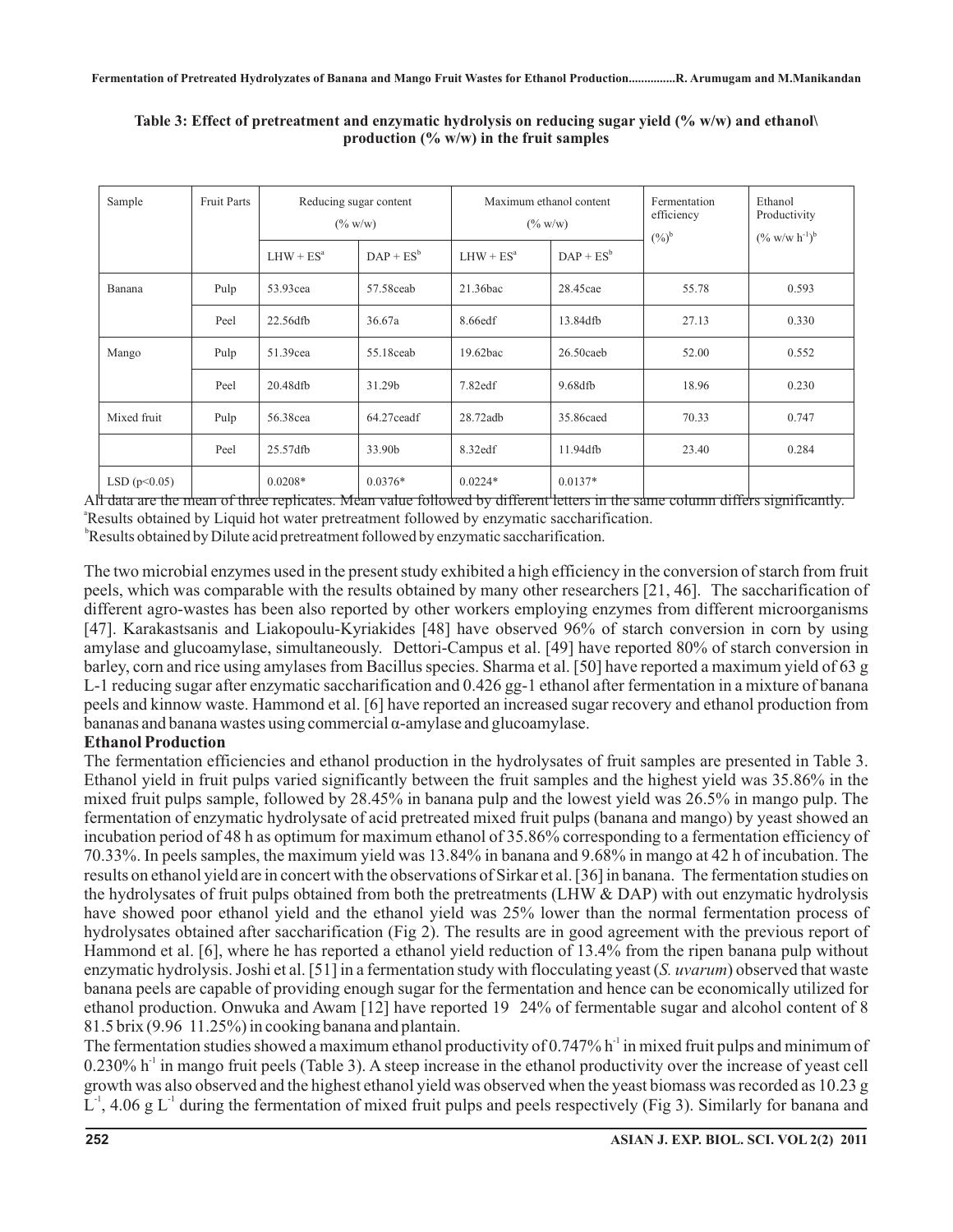#### **Fermentation of Pretreated Hydrolyzates of Banana and Mango Fruit Wastes for Ethanol Production...............R. Arumugam and M.Manikandan**

mango fruit pulps the yeast growth was maximum at 48 h incubation and for fruit peels the maximum yeast growth was observed at 42 h incubation (Fig 4  $\&$  5). Previous reports showed a fermentation period of 36 h as optimum for ethanol production in water hyacinth [52] and 24 h for acid and enzymatic hydrolysate of agricultural wastes by *S.* [22]. A rapid bioconversion of sugars to ethanol during the initial stages could also be observed in all the *cerevisiae* fruit samples from the increased cell mass of yeast and also from the decreasing trend in the amount of residual sugars in the fermentation medium (Fig 3 - 8). This observation is consistent with the report of Akin-Osanaiye et al. [53], which indicated that the amount of yeast influenced ethanol production in *Carica papaya* agro wastes. The decline in the ethanol production beyond 48 h of incubation in fruit pulps and 42 h of incubation in fruit peels might be probably due to reduced substrate concentration or due to decrease in the number of viable yeast cells or because of the denaturation of enzyme by the ethanol produced during fermentation. The current observations are in good agreement with similar results reported by Pramanik and Rao [5] in grape waste. The reduction in the alcohol yield in mango might be due to the inhibitory effect of high polyphenol content and or less availability of fermentable sugar after even saccharification. Amaximum concentration of ethanol from mango pulp (7 8.5%) was reported by Reddy and Reddy [54] using yeast fermentation. It is comparably low with the current findings on ethanol production from mango.



**Fruit Samples** 

**Fig 2. Effect of pretreatments and enzymatic hydrolysis on ethanol production in banana and mango fruit biomass**

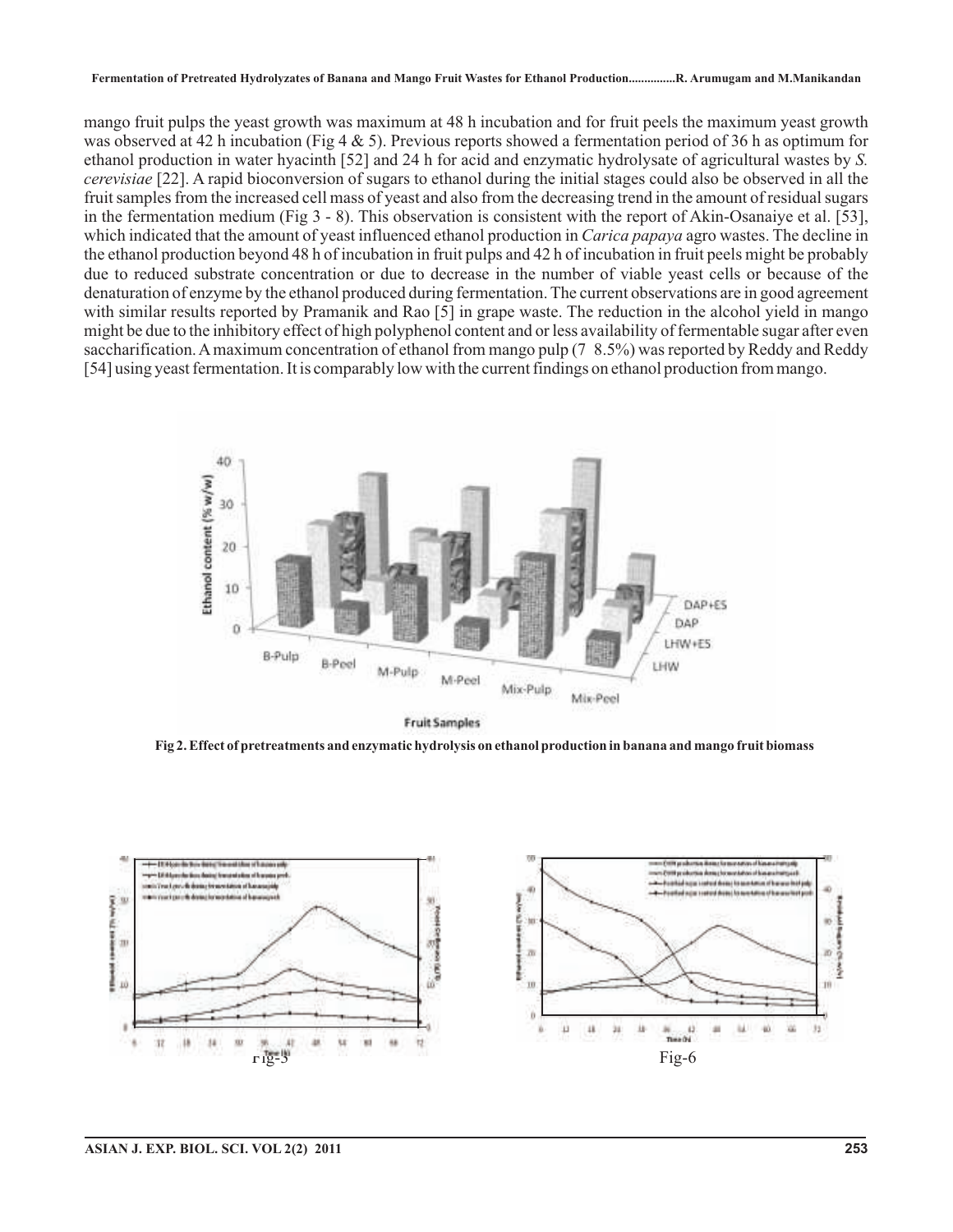

Fig 3. Ethanol production andYeast growth during fermentation of fruit pulp and peels of banana Fig 4. Ethanol production andYeast growth during fermentation of fruit pulp and peels of mango Fig 5. Ethanol production andYeast growth during the fermentation of mixed fruit pulps and peels Fig 6. Ethanol production and Residual sugar content during the fermentation of fruit pulp and peels of banana Fig 7. Ethanol production and Residual sugar content during the fermentation of fruit pulp and peels of mango Fig 8. Ethanol production and Residual sugar content during the fermentation of mixed fruit pulps and peels

#### **CONCLUSION**

The massive utilization of fuel ethanol in the world requires that its production technology be cost-effective and environmentally sustainable. The current research tendencies for improving fuel ethanol production are linked to the nature of employed raw materials, processing steps, and related process engineering issues. Agro-processing technoeconomic activities are to be generated for conservation and handling of agricultural produce and make it usable as food, feed, fibre, fuel or industrial raw material. In this present study, efforts were made to identify the fruit wastes as potential raw material for bioethanol production and the results showed that mixed ripened fruit biomass of banana and mango can yield 36% of ethanol and similarly the banana fruit peels treated with dilute acid and microbial enzymes showed a potential production of 14% ethanol. The high non structural carbohydrates, reserve starch content and low fiber contents showed the potentiality of bananas as a good feedstock for ethanol production. Even though the ethanol obtained was comparably lower than other starchy, sugary and lignocellulosic feedstocks but, the production of ethanol from these cheap low cost materials can be improved by using suitable technologies i.e., using genetically engineered strains that are capable of converting multiple sugar in to ethanol. Increasing available sugars of the feedstock at a fixed pretreatment level might result in reduced capital and operating costs for higher ethanol yield. The major costs for a biorefinery are feedstock collection, storage, transportation, and pretreatment, hence, optimizing these unit operations through using fruit peels and un-marketed fruit wastages should prove beneficial.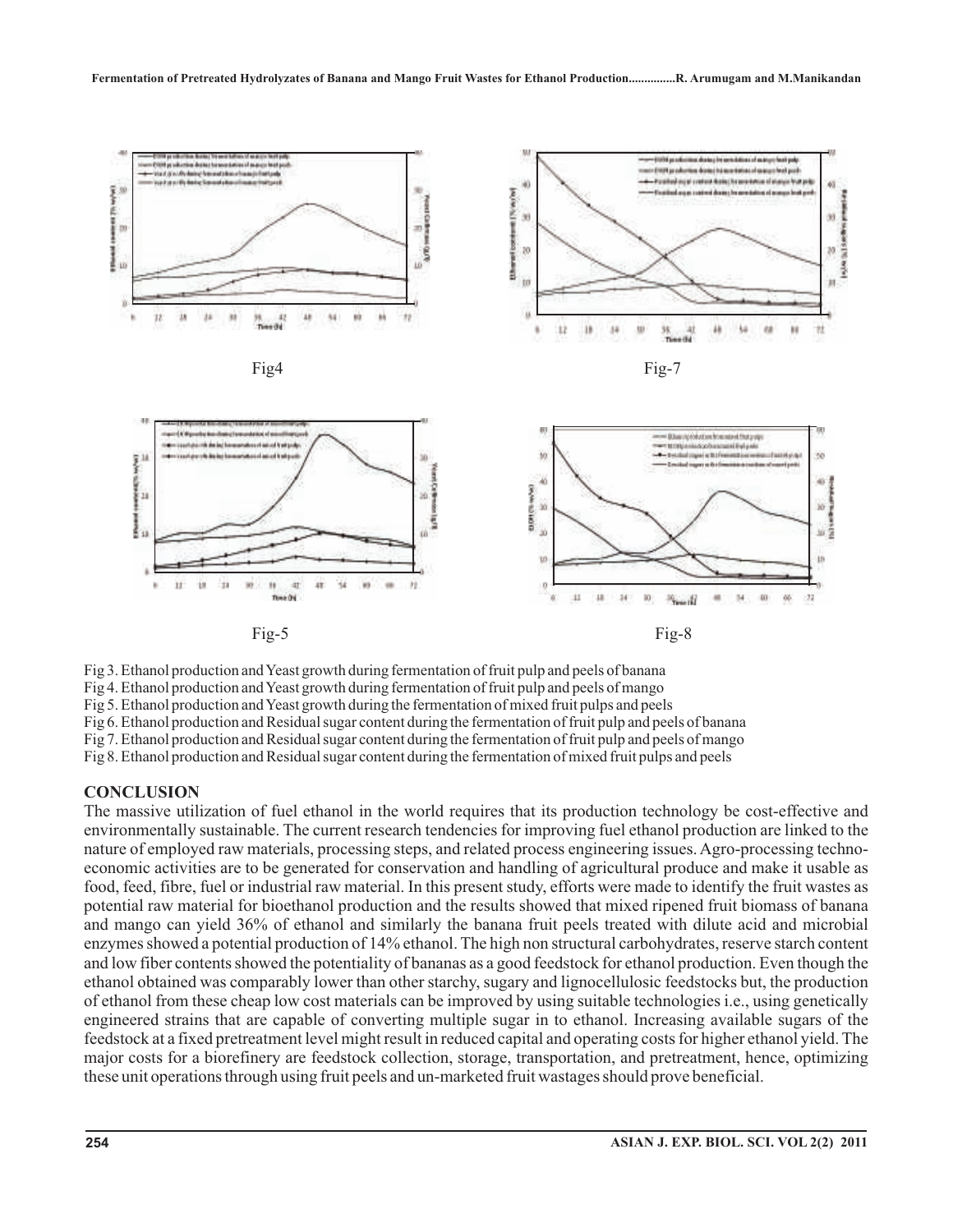**Fermentation of Pretreated Hydrolyzates of Banana and Mango Fruit Wastes for Ethanol Production...............R. Arumugam and M.Manikandan**

#### **REFERENCES**

- [1]. RFA (Renewable FuelsAssociation). Industrial statistics. <http:// www. ethanolrfa. Org / industry / statistics> 2007.
- [2]. Petersson, A., Thomsen, M.H., Hauggaard-Nielsen, H. & Thomsen, A.B. (2007). Potential bioethanol and biogas production using lignocellulosic biomass from winter rye, oilseed rape and faba bean. *Biomass and Bioenergy* 31: 812 819.
- [3]. Isarankura-Na-Ayudhya, C., Tantimongcolwat, T., Kongpanpee, T., Prabkate, P., & Prachayasittikul, V.(2007).Appropriate technology for the bioconversion of water hyacinth (*Eichhornia crassipes*) to liquid ethanol: Future prospects for community strengthening and sustainable development. EXCLI Journal 6: 167 176.
- [4]. Campo, Id., Alegria, I., Zazpe, M., Echeverria, M., & Echeverria, I. (2006). Diluted acid hydrolysis pretreatment of agri-food wastes fo bioethanol production. Indust. Crops and Prod., 42: 214 221.
- [5]. Pramanik, K.,& Rao, DE.(2005). Kinetic study on ethanol fermentation of grape waste using Saccharomyces cerevisiae yeast isolated from toddy. *IE* (*I*) *Journal* 85: 53 58.
- [6]. Hammond, J.B., Egg, R., Diggins, D., & Coble, CG. (1996). Alcohol from bananas. *Bioresource Technol.*, 56: 125 130.
- [7]. FAO (Food andAgricultural Organization of the Unites Nations). FAOSTAT statistics data base,Agriculture, Rome, Italy. 2003.
- [8]. Essien, J.P., Akpan, E.J.,& Essien, E.P.(2005). Studies on mould growth and biomass production using waste banana peel. *Bioresource* ., 96: 1451 1456. *Technol*
- [9]. Zhang, P., Whistler, R.L., BeMiller, J.N, & Hamaker, B.R. (2005). Banana starch: Production, physicochemical properties, and digestibility a review. Carbohydrate Polymers 59: 443 458.
- [10]. Wyman, Ch.E. (2001). Twenty years of trials, tribulations, and research progress in bioethanol technology. Appl. Biochem. Biotech., 91: 5 21.
- [11]. Guneseelan, N.V. (2004). Biochemical methane potential of fruits and vegetables solid waste feedstocks. Biomass and Bioenergy 26: 389 399.
- [12]. Onwuka, C.F.I.,Adetiloye, P.O., &Afolami, C.A. (1997). Use of household wastes and crop residues in small ruminant feeding in Nigeria. Small Ruminant Research 24: 233 237.
- [13]. U S D O E . S t a n d a r d b i o m a s s l a b o r a t o r y a n a l y t i c a l p r o c e d u r e s (on line) (NREL/LAP)<www1.eere.energy.gov/biomass/analytical\_procedures.html> 2007.
- [14]. AOAC (Association of Official Analytical Chemist). Official methods of analysis (15<sup>th</sup> ed.) (1990). Washington, VA:AOAC.
- [15]. Swain, T., & Hillis, W.E. (1959). The phenolic constituents of *Prunus domestica*. 1. The quantitative analysis of phenolic constituents. J Sciences of Food and Agri., 10: 63 68.
- [16]. Hassid, W.Z., & Neufield, E.F. (1964). Quantitative determination of starch in plant tissues. Methods in Carbohydrate Chem., 4: 33 36.
- [17]. Prosky, L., Asp, N.G., Schweizer, T.G., DrVries, J.W., Furday, I. (1992). Determination of insoluble and soluble fiber in food and food products: Collaborative study. JAsso. Official Anal. Chem., 75: 360 366.
- [18]. Ajayi, A.O., & Fagade, O.E.(2006). Growth pattern and structural nature of amylases produced by some Bacillus species in starchy substrates.Afri. J Biotech., 5: 440 444.
- [19]. Anto, H., Trivedi, U.B., & Patel, K.C. (2006). Glucoamylase production by solid-state fermentation using rice flake manufacturing waste products as substrate. *Bioresource Tech.*, 97: 1161 1166.
- [20]. Miller, G.L. (1959). Use of dinitrosalycilic acid for determining reducing sugars. Anal. Chem., 31: 426 428.
- [21]. Mojovic, L., Nikolic, S., Marica, R., & Vukasinovic, M. (2006). Production of bioethanol from corn meal hydrolyzates. Fuel 85: 1750 1755.
- [22]. Sharma, S.K., Kalra, K.L and Kocher, G.S. (2004). Fermentation of enzymatic hydrolysate of sunflower hulls for ethanol production and its scale up. Biomass and Bioenergy 27: 399 402.
- [23]. Emaga, T.H., Andrianaivo, R.H., Wathelet, B., Tchango, J.T., & Paquot, M. (2007). Effects of the stage of maturation and varieties on the chemical composition of banana and plantain peels. Food Chem., 103: 590 600.
- [24]. Regina, C.A., & Gloria, M.B.A. (2005). Bioactive amines and carbohydrate changes during ripening of 'Prata' banana (Musa acuminate x Musa balbisiana). Food Chem., 90: 705 710.
- [25]. Forster, M., Rodriguez, E.R., Martin, J.D., & Romero, C.D. (2003). Distribution of nutrients in edible banana pulp. Food Tech Biotech., 41: 167 171.
- [26]. Lima, LCdO., Chitarra, A.B., & Chitarra, M.I. (2001). Changes in amylase activity, starch and sugar contents in mango fruits pulp cv. Tommy Atkins with spongy tissue. Brazilian Archives of Biol. Tech., 44: 56 62.
- [27]. Chau, C.F., & Huang, Y.L. (2003). Comparison of the chemical composition and physicochemical properties of different fibers prepared from the peel of Citrus sinensis L. Liucheng. JAgri. Food Chem., 51:215 218.
- [28]. Ajila, C.M., Bhat, S.G., & Rao, U.J.S.P. (2007). Valuable components of raw and ripe peels from two Indian mango varieties . Food Chem., 102: 1006 1011.
- [29]. Larrauri, J.A., Ruperez, P., Borroto, B., & Saura-calixto, F. (1996). Mango peel as a new tropical fibre: preparation and characterization. ., 29: 729 733. *Lebensmittel Wissenschaft Und Technol*
- [30]. Ueda, M., Sasaki, K.S., Utsunimiya, N., Inba, K., & Bayashi, Y.S. (2000). Variation of total polyphenol and polyphenol oxidase activity during maturation of mango fruit (*Mangifera indica* L. Irwin) cultures in plastic green house. Food Sci. and Technol. Res., 6: 299 305.
- [31]. Gulcan, O., Osman, S., Nilgun, G.B., & Zehra, K. (2004). Antibacterial activities and total phenolic contents of grape pomace extracts. *J* ., 84: 1807 1811. *Food Sci. Agri*
- [32]. Wolfe, K., Xianzhong,W.U.,& Liu, R.H. (2003).Antioxidant activity of apple peels. JAgri. Food Chem., 51: 609 614.
- [33]. John, K.S., Bhat, S.G., & Rao, U.J.S.P. (2003). Biochemical characterization of sap (latex) of a few Indian mango varieties. *Phytochem.*, 62: 13 19.
- [34]. Gorinstein, S., Matin-Bellosco, O., Park, Y.S., Haruenkit, R., Lojek, A., & Ciz, M. (2001). Comparison of some biochemical characteristics of different citrus fruits. Food Chem., 309 313.
- [35]. Grigelmo-Miguel, N., & Martin-Beloso, O. (1999). Characterization of dietary fiber from orange juice extraction. Food Res. Internat., 31:355 361.